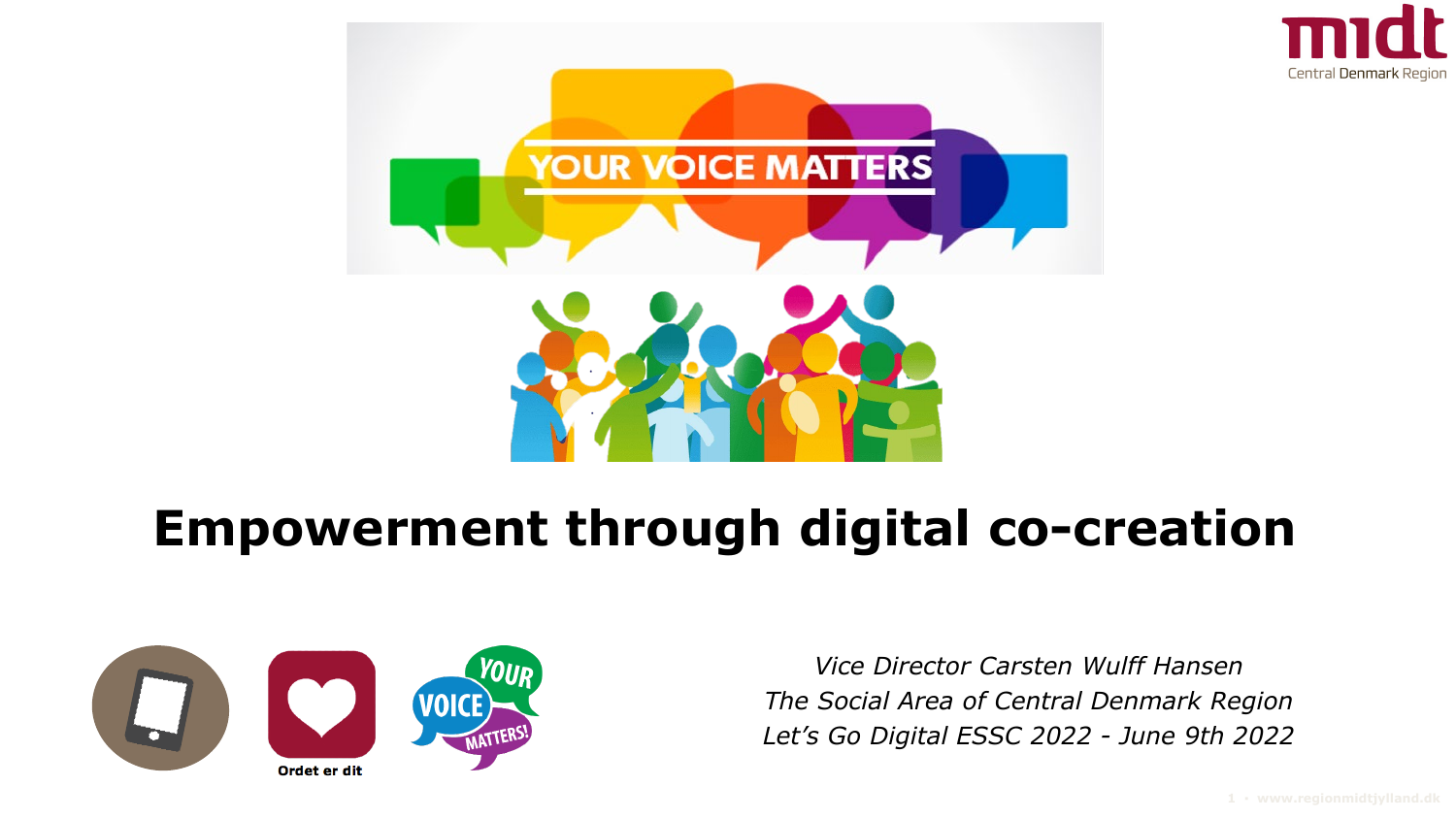

## **The Social Area – Central Denmark Region**

- One of the largest specialized Social Areas in Denmark
- Main target groups: citizens with autism, developmental disabilities, brain damage, psychiatric challenges and convicted.
- 1405 citizens in social care group homes. 2000 in outpatient treatment and counselling.
- Full-time positions: 2229
- Annual turnover: 188 million Euro

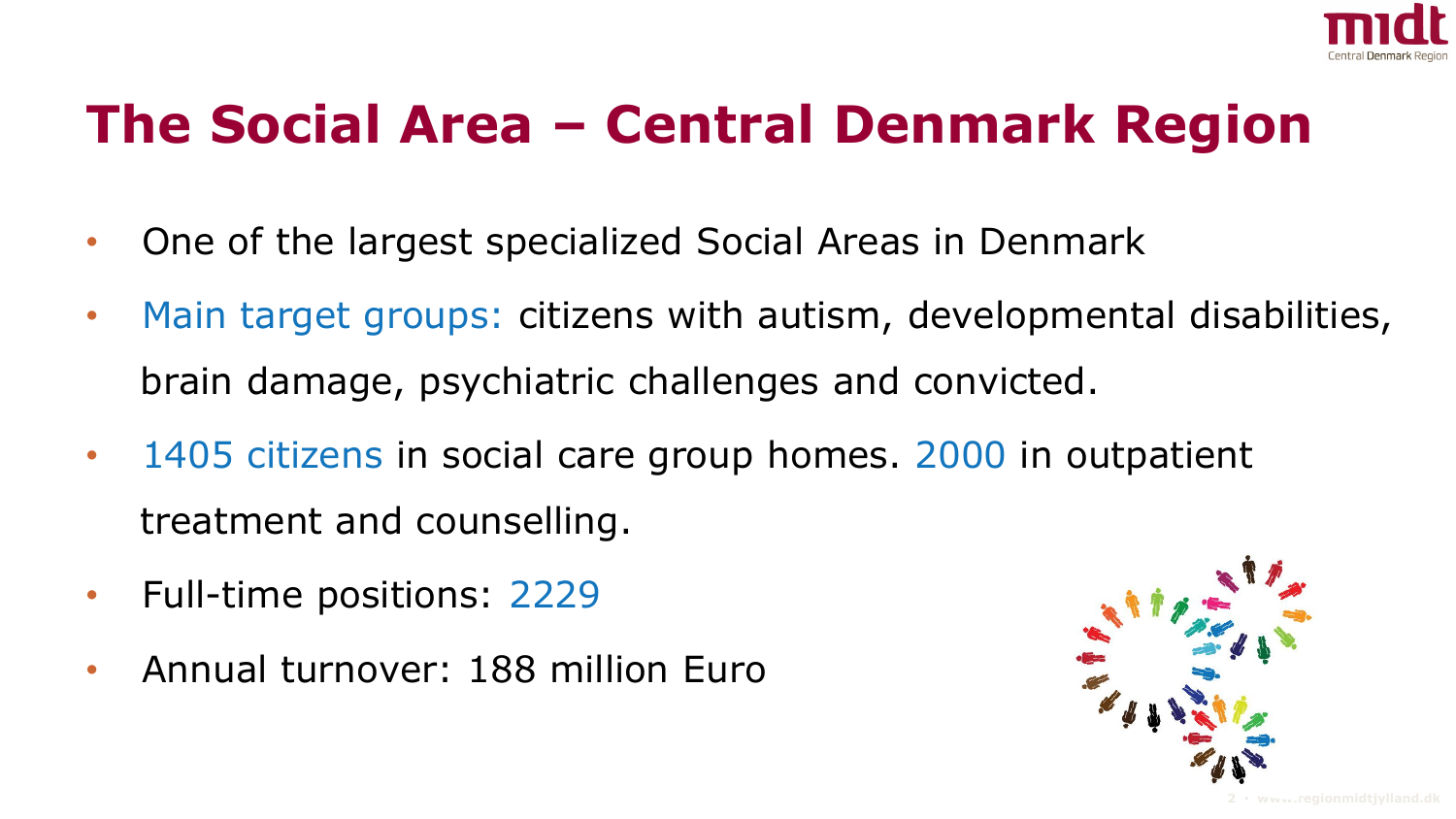

# **YOUR VOICE MATTERS**

### **Background**



Utilfreds

Meget utilfreds

Ved ikke

- Desire for a strengthened citizen perspective and inclusion.
- Demand for generic data across the Social Area

Meget tilfreds

• Buttom up / co-creation: Developed with citizens + social workers

Neutral

Tilfreds

### **Concept**

- App-based citizen satisfaction survey on iPad
- 20 questions, smiley rating scale and comment boxes
- Small-scale testing and ongoing learning loops.
- Experience experts involved before, during and after.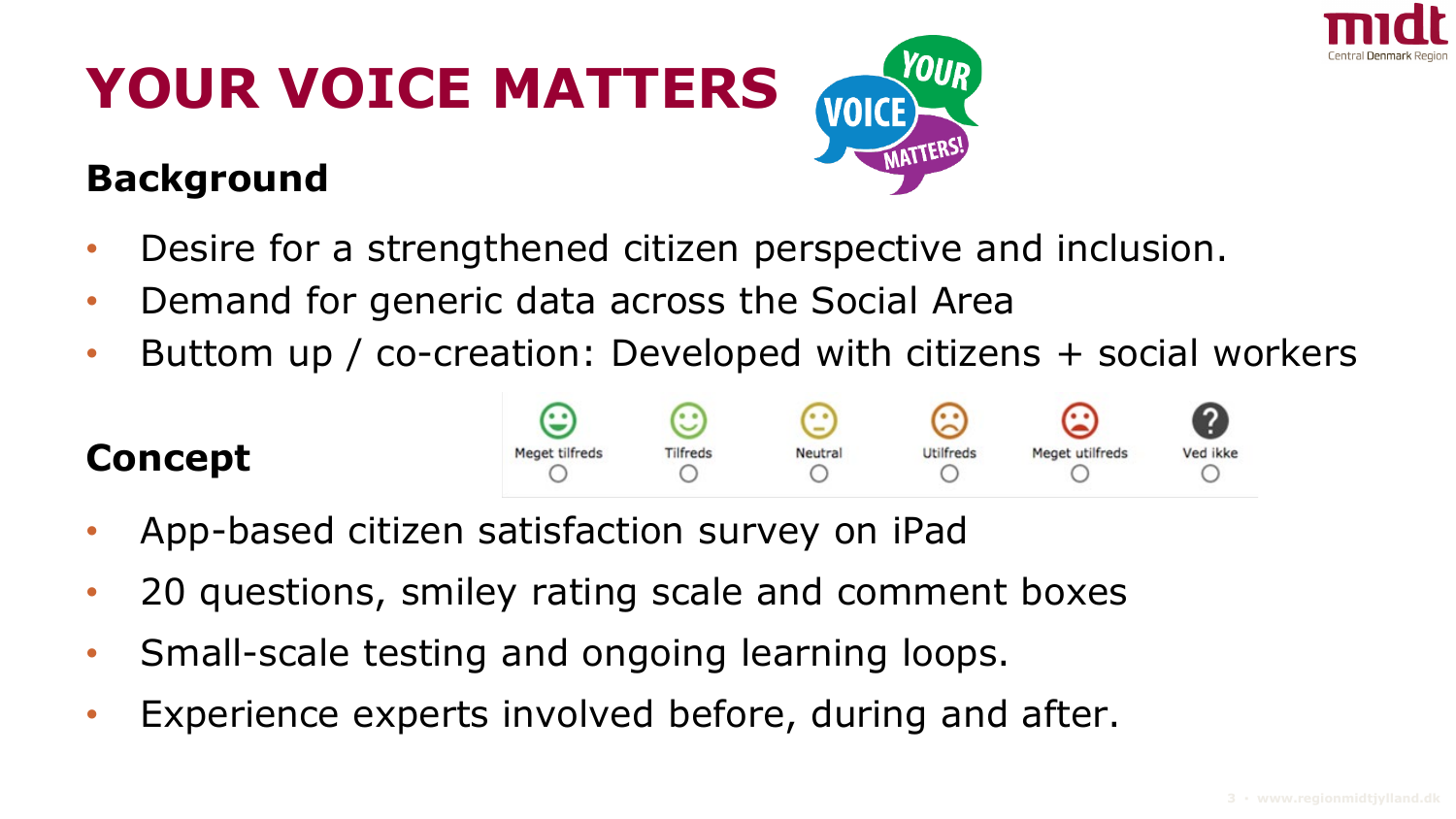| 16.16 tor. 28. apr.<br>$\langle$<br>$\rightarrow$<br>AA<br>Socialområdet i<br>Region Midtjylland<br><u>midt</u>                                                               | 0.04<br>a survey-xact.dk      |         | $\mathcal{C}$ | $\mathcal{L} = 14 \times 1$<br>$\mathbb{D}$<br>$\circledcirc$ |  |
|-------------------------------------------------------------------------------------------------------------------------------------------------------------------------------|-------------------------------|---------|---------------|---------------------------------------------------------------|--|
| $\sim$<br>Føler du dig set og hørt af medarbejderne?<br>$\sim$<br>$\odot$<br>$_{\mathord{\odot}}$<br>$\circ$<br>$\circledcirc$<br>Du har mulighed for at uddybe dit svar her: | $\odot$<br>$\odot$<br>$\circ$ | $\odot$ |               | ng.                                                           |  |
| <b>FORRIGE</b>                                                                                                                                                                |                               |         | 28%           |                                                               |  |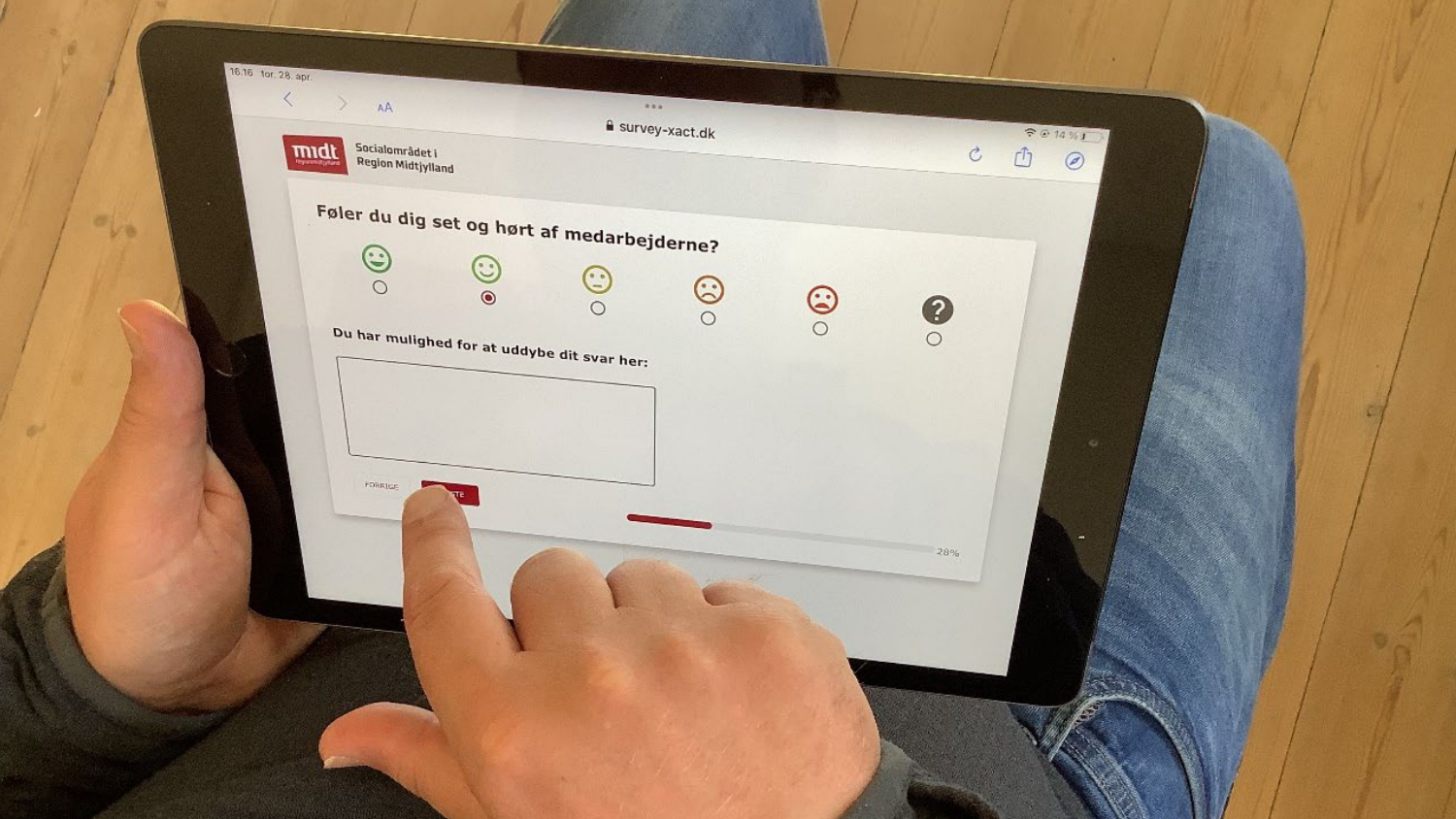

#### Question 3:

#### Do you feel safe and secure in the ward?



Examples of comments: • Yes, I do

- Sometimes
- No, there is a lot of turmoil and noise.
- I most certainly do.
- There has been a big change in my life. The staff has made me realize what I want with my life. And they have made me realize, that I can do what I want with my dreams. It has made me happy, that there are some, who can see, that I am good at something.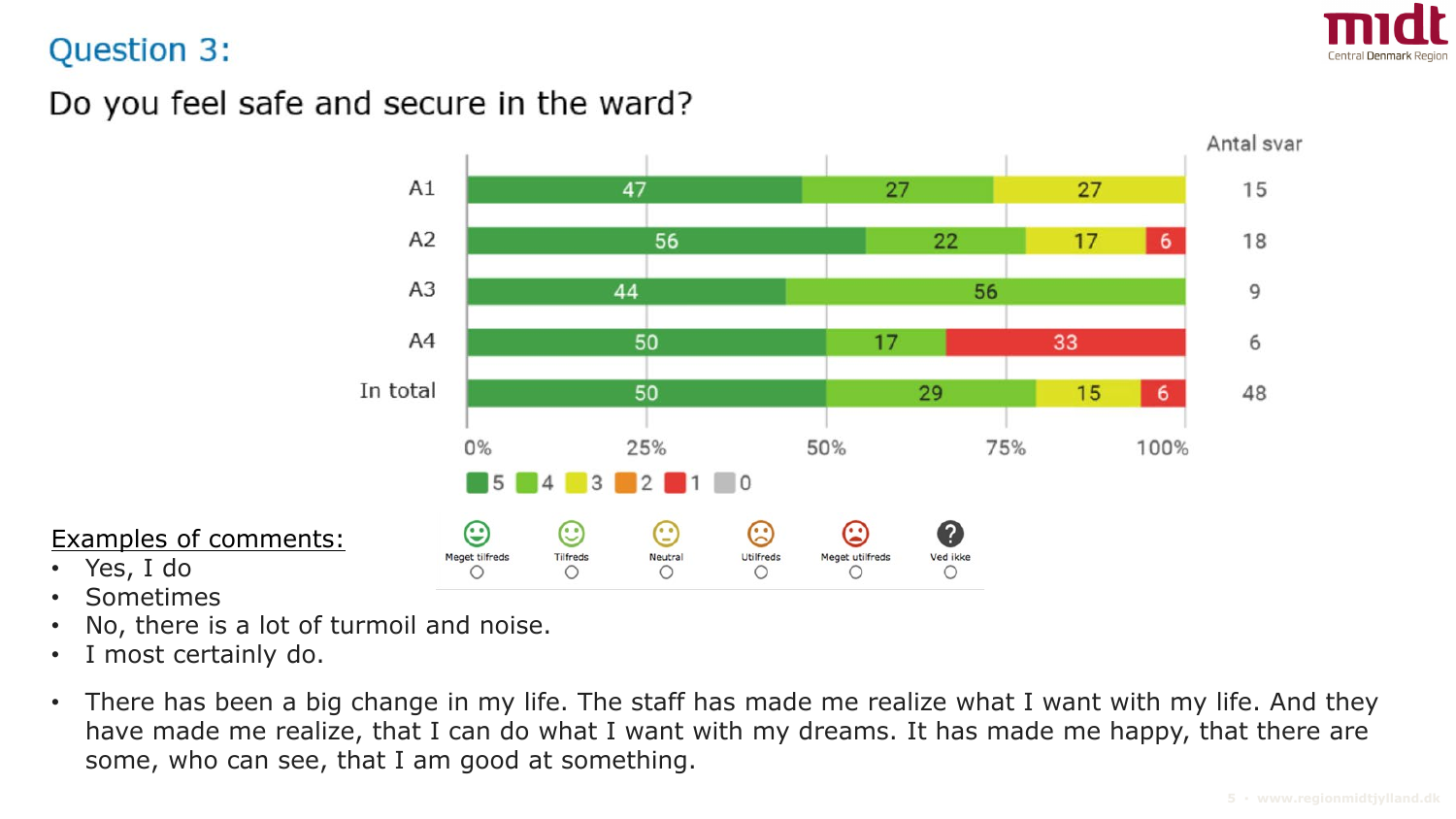## **Main challenges found Development and implementation**



- Co-creation is time consuming but time well spent!
- Support and aids balancing a simple setup versus specialized needs
- Generic (7) versus local questions (13) and set-up
- The importance of systematic organization and local anchoring
- A GDPR secure system and obtaining informed consent.
- Hands on training and motivational work citizens and employees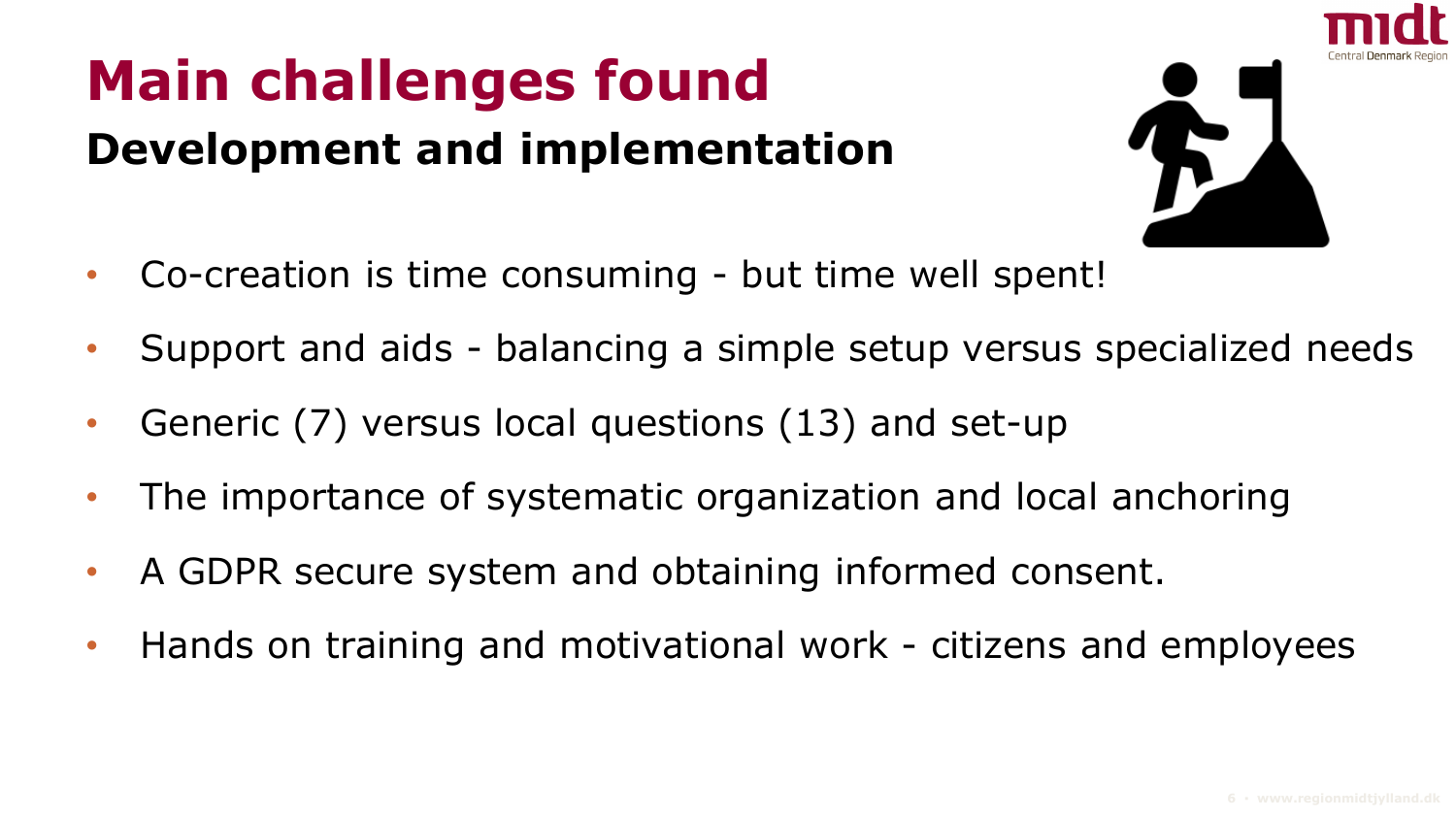## **Empowerment**

### **Through co-creating social services**

#### **Citizens:**



- App: A new confidential voice + enhanced inclusion.
- Empowered as valuable contributors to the Social Area / Society
- Influencing / developing the services they receive

### **Social workers/management:**

- Agile set-up supporting social pedagogical practices
- Easy tool to monitor citizen satisfaction
	- uncovering success and potential for improvement

### **From external to internal control, empowerment and co-creation**